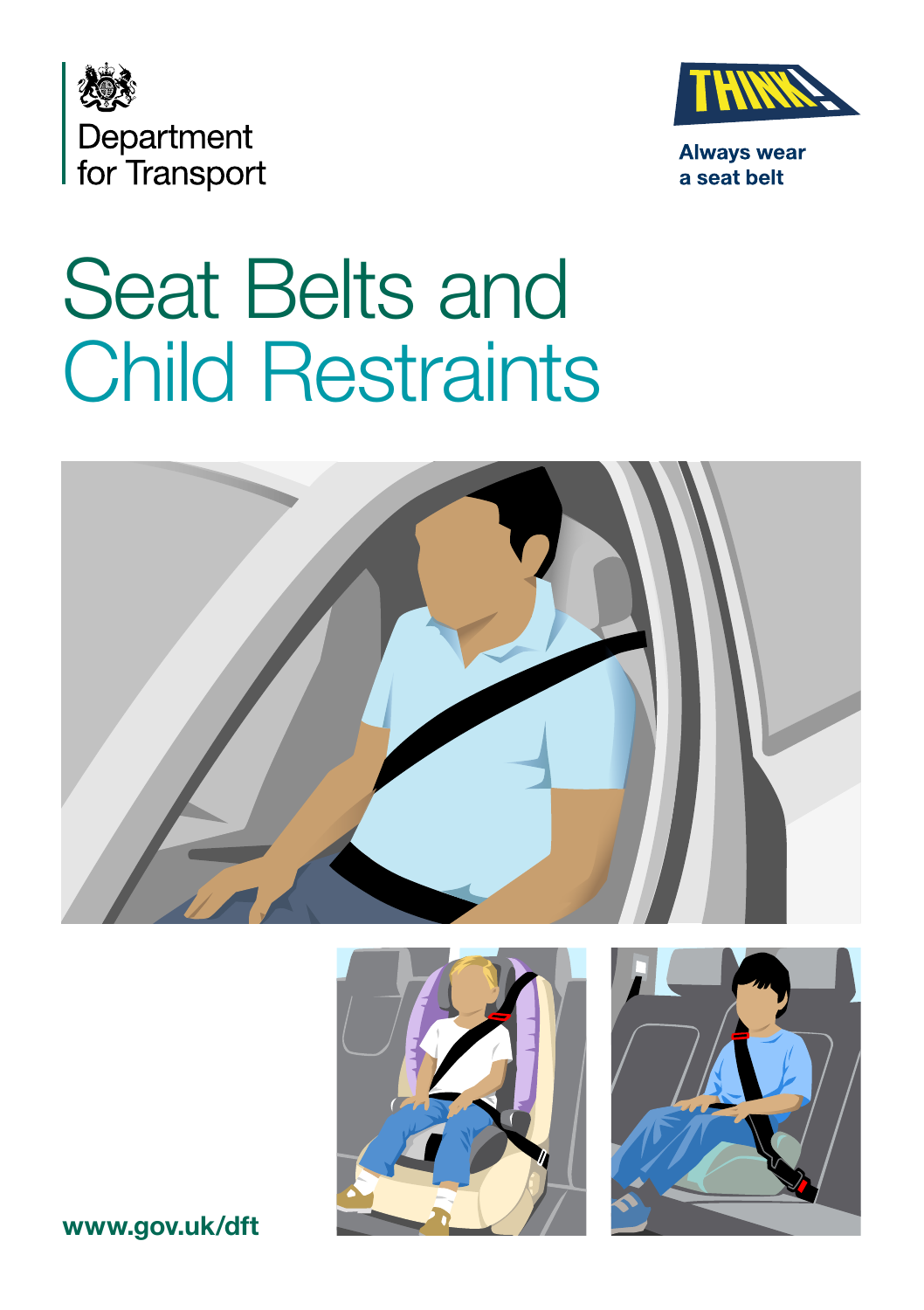### Wearing a seat belt saves lives

**For your own and others' safety, the law requires you to use a seat belt if fitted. Children up to 12 years old, or up to 135 centimetres in height, are required to use a child car restraint.**

 $\rightarrow$  Wearing a seatbelt saves hundreds of lives every year. You should wear a seat belt in both the front and rear seats. Wearing a seatbelt in the back is just as important as wearing one in the front of the vehicle.

**If you are sitting in the back of a car without a seat belt and you crash at 30mph, you will hit the front seat – and anyone in it – with a force of 30 to 60 times your own body weight.**

 $\rightarrow$  This could result in death or serious injury to you and people sitting in the front seat.

**Your compensation for injury resulting from an accident may be reduced if you are not wearing a seat belt.**

# Seat belts: the law

- $\rightarrow$  You must wear a seat belt where one is fitted. There are very few exceptions to this.
- $\rightarrow$  The driver is liable to prosecution if a child aged under 14 years does not wear an appropriate seat belt which, for children aged under 12 years and shorter than 135 centimetres in height, means the correct child restraint.
- $\rightarrow$  A child may wear an adult seat belt when they reach 135 centimetres in height or the age of 12 years old (whichever is reached first).

**The law in respect of cars, vans and goods vehicles is summarised in the table on the next page.**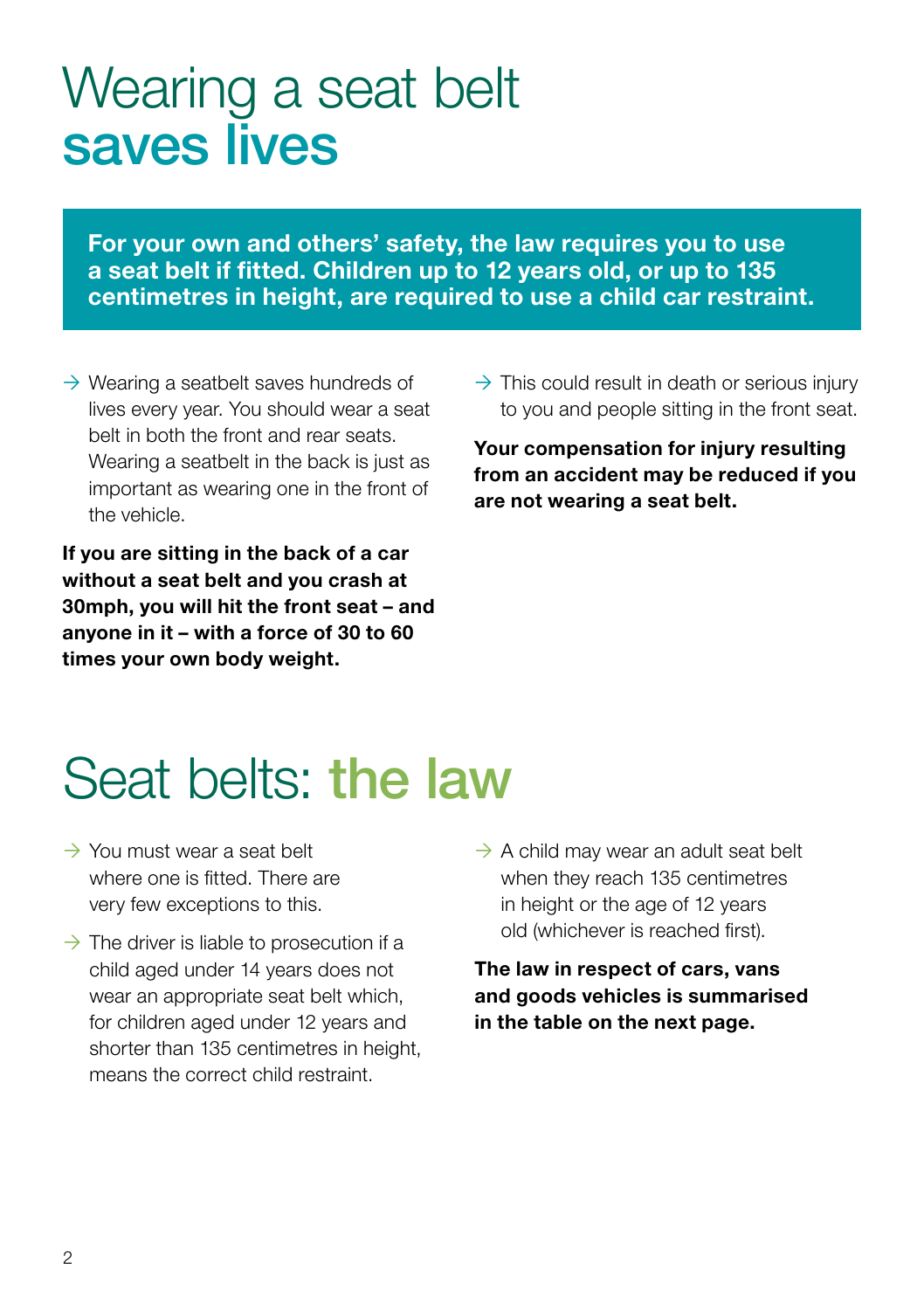|                                                                                                                                          | Front seat                                  | Rear seat                                                                                                                                                     | Who is<br>responsible? |
|------------------------------------------------------------------------------------------------------------------------------------------|---------------------------------------------|---------------------------------------------------------------------------------------------------------------------------------------------------------------|------------------------|
| <b>Driver</b>                                                                                                                            | Seat belt must<br>be worn if<br>fitted.     |                                                                                                                                                               | <b>Driver</b>          |
| Child under 3<br>years of age                                                                                                            | Correct child<br>restraint must<br>be used. | Correct child restraint must be<br>used. If one is not available in a<br>licensed taxi/private hire vehicle, a<br>child may travel unrestrained.              | <b>Driver</b>          |
| <b>Child from 3rd</b><br>birthday up to<br>135cms in height<br>(approx. 4ft 5ins),<br>or 12th birthday,<br>whichever they<br>reach first | Correct child<br>restraint must<br>be used. | Where seat belts are fitted, the<br>correct child restraint must be used.                                                                                     | <b>Driver</b>          |
|                                                                                                                                          |                                             | Must use adult seat belts if correct<br>child restraint not available:                                                                                        |                        |
|                                                                                                                                          |                                             | $\rightarrow$ in a licensed taxi/private hire<br>vehicle:                                                                                                     |                        |
|                                                                                                                                          |                                             | $\rightarrow$ for a short distance in an<br>unexpected necessity; or                                                                                          |                        |
|                                                                                                                                          |                                             | $\rightarrow$ in a car or van (laden weight<br>not exceeding 3.5 tonnes), two<br>occupied child restraints prevent<br>fitting of a third.                     |                        |
|                                                                                                                                          |                                             | A child aged 3 years and over may<br>travel unrestrained in the rear seat<br>of a vehicle if no rear seat belts are<br>fitted and the front seat is occupied. |                        |
| Child from 12th<br>birthday, or from<br>over 135cms<br>(approx. 4ft 5ins)<br>in height, until<br>14th birthday                           | Seat belt must<br>be worn if<br>available.  | Seat belt must be worn if available.                                                                                                                          | <b>Driver</b>          |
| Passengers aged<br>14 years and over                                                                                                     | Seat belt must<br>be worn if<br>available.  | Seat belt must be worn if available.                                                                                                                          | Passenger              |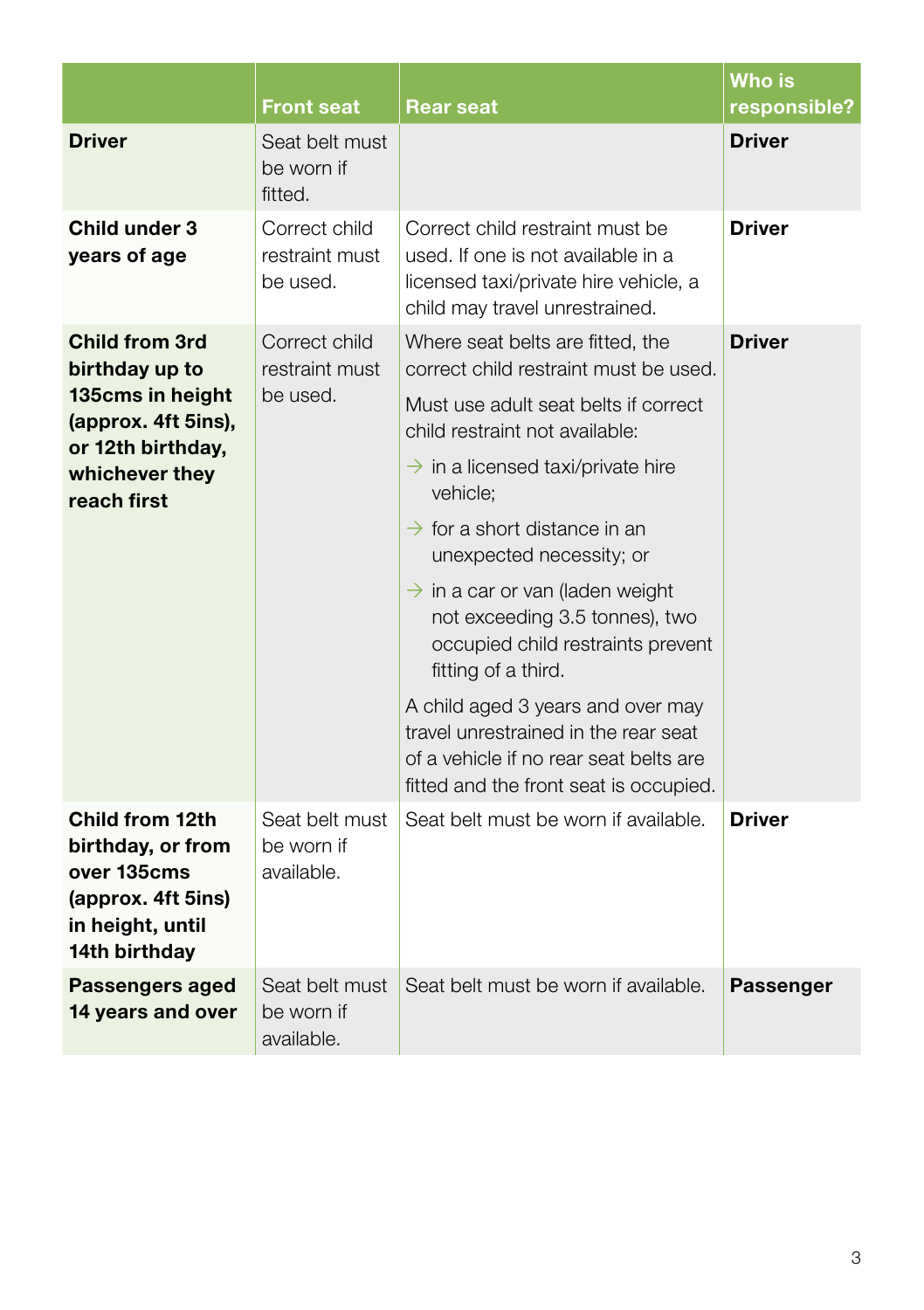#### **Exceptions for passengers in buses, coaches and minibuses**

A bus or coach has more than 8 seats in addition to the driver's seat, and a maximum laden weight exceeding 3.5 tonnes.

A minibus has more than 8 seats in addition to the driver's seat, and a maximum laden weight not exceeding 3.5 tonnes.

- $\rightarrow$  Passengers in buses, coaches, and minibuses in which standing is permitted, or which are being used to provide a 'local service', are not required to wear seatbelts.
- $\rightarrow$  Children aged under 14 years in the rear seats of buses and coaches are not required to wear seat belts or child restraints.
- $\rightarrow$  In the front seats of buses and coaches – children from 3rd birthday up to 135 centimetres in height or 12th birthday (whichever is reached first), may travel wearing an adult seat belt, if an appropriate child restraint is not available in the front of the vehicle.

#### **Minibuses**

- $\rightarrow$  Children aged 3 to 13 must use a child car restraint if there is one available anywhere in a minibus. Children must use an adult seat belt in the front or rear if child restraints are not fitted or are unsuitable. May travel unrestrained in the rear if no adult seat belts are fitted in the rear of the minibus.
- $\rightarrow$  Children aged under 3 must use a child car seat if there is one available anywhere in a minibus or may travel unrestrained in the rear of the minibus if no child restraint is available.
- $\rightarrow$  No child under the age of 14 may travel unrestrained in the front of a minibus.
- $\rightarrow$  However, where a minibus is used to take groups of 3 or more children aged 3–16 on a trip, it must have enough forwardfacing seats fitted with seat belts for every child on the trip. All the children must therefore be wearing a seat belt.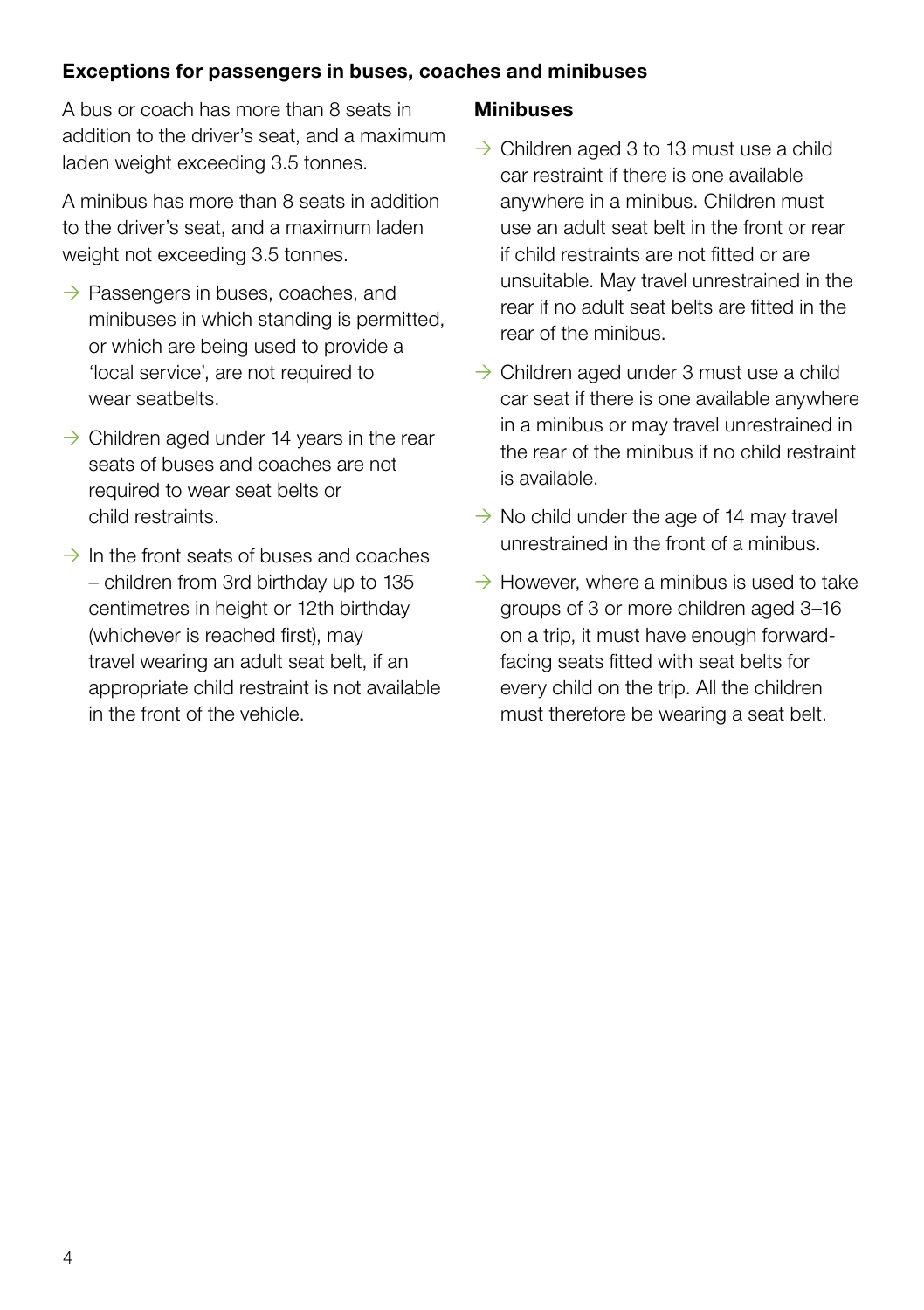### Which vehicles does the law affect?

 $\rightarrow$  All motor vehicles (except two-wheeled motorcycles), including cars, vans and other goods vehicles, buses, coaches, and minibuses.

### What if there are **not enough** seat belts available?

- $\rightarrow$  Children up to 135 centimetres in height and under 12 years old must wear child restraints with few exceptions.
- $\rightarrow$  It is an offence if the way in which passengers are carried causes danger to any person in the vehicle. Do not overload a vehicle.
- $\rightarrow$  Carrying more passengers than there are seatbelts in the vehicle may affect insurance cover in the event of an injury.
- $\rightarrow$  If you have passengers without a seat belt remember that they can cause injury to others in an accident.
- $\rightarrow$  In a vehicle without seatbelts (e.g. a classic car), children aged 3 to 11 (and under 135 centimetres in height), can only travel in the rear, and those under 3 years old cannot travel at all.

## Seat belt use

- $\rightarrow$  Lap and diagonal belts provide more protection and should be used before lap only seat belts.
- $\rightarrow$  Adjust the seat belt so that the lap belt is as low as possible across the hip bones – NOT over the stomach.
- $\rightarrow$  Ensure that the diagonal strap lies across the chest and away from the neck.

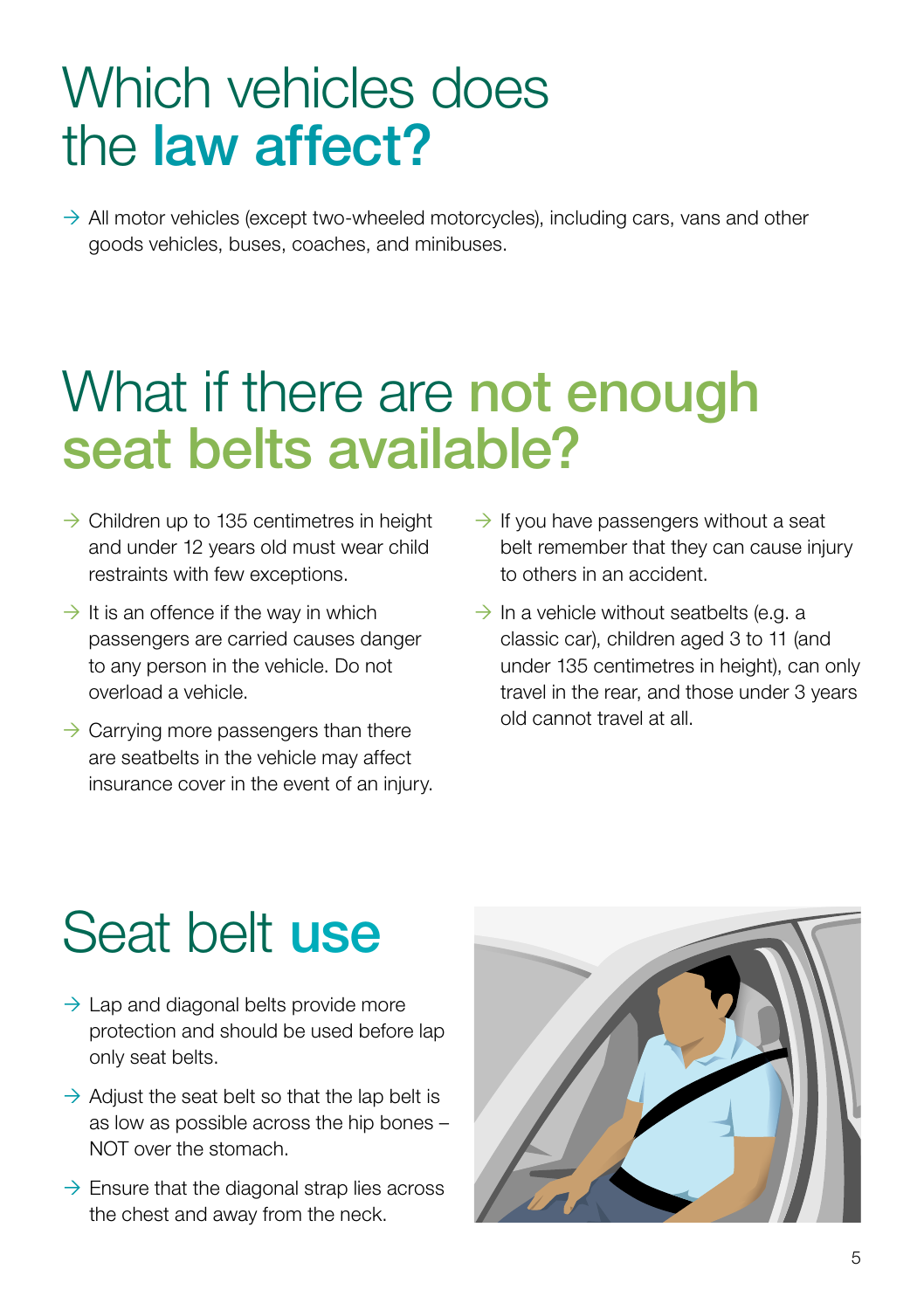- $\rightarrow$  It should slope up and back to the top fix point and not be twisted.
- $\rightarrow$  In many cars, you can adjust the height of the top fitting point to make this easier.
- $\rightarrow$  Do not leave any slack in the belt.

#### **Do NOT try to improve seat belt comfort with padding or cushions or sit on any mats or cushions.**

 $\rightarrow$  If your seat belt is really uncomfortable, ask the vehicle manufacturer if they have a recommended comfort device.

#### **The centre rear seats of some older cars are fitted with a lap only seat belt that must be adjusted manually.**

- $\rightarrow$  It is important that you adjust such belts for a snug fit over your hips, without any slack.
- $\rightarrow$  Do not use child restraints with lap only seat belts as they are usually designed to be used with three-point lap and diagonal seat belts.

**Never put the same seat belt around two children, or around yourself and another passenger (adult or child).**

**Do not allow your child to use the adult belt too early (see pages 7, 9 and 12).**

### **Pregnant women**



- $\rightarrow$  Like any other driver or passenger, pregnant women must wear a seat belt.
- $\rightarrow$  There is no automatic exemption.
- $\rightarrow$  Wearing a seat belt may not be comfortable, but it improves safety for both mother and unborn baby.

**The lap strap should go across the hips, fitting under the bump, while the diagonal strap should be placed between the breasts and around the bump.**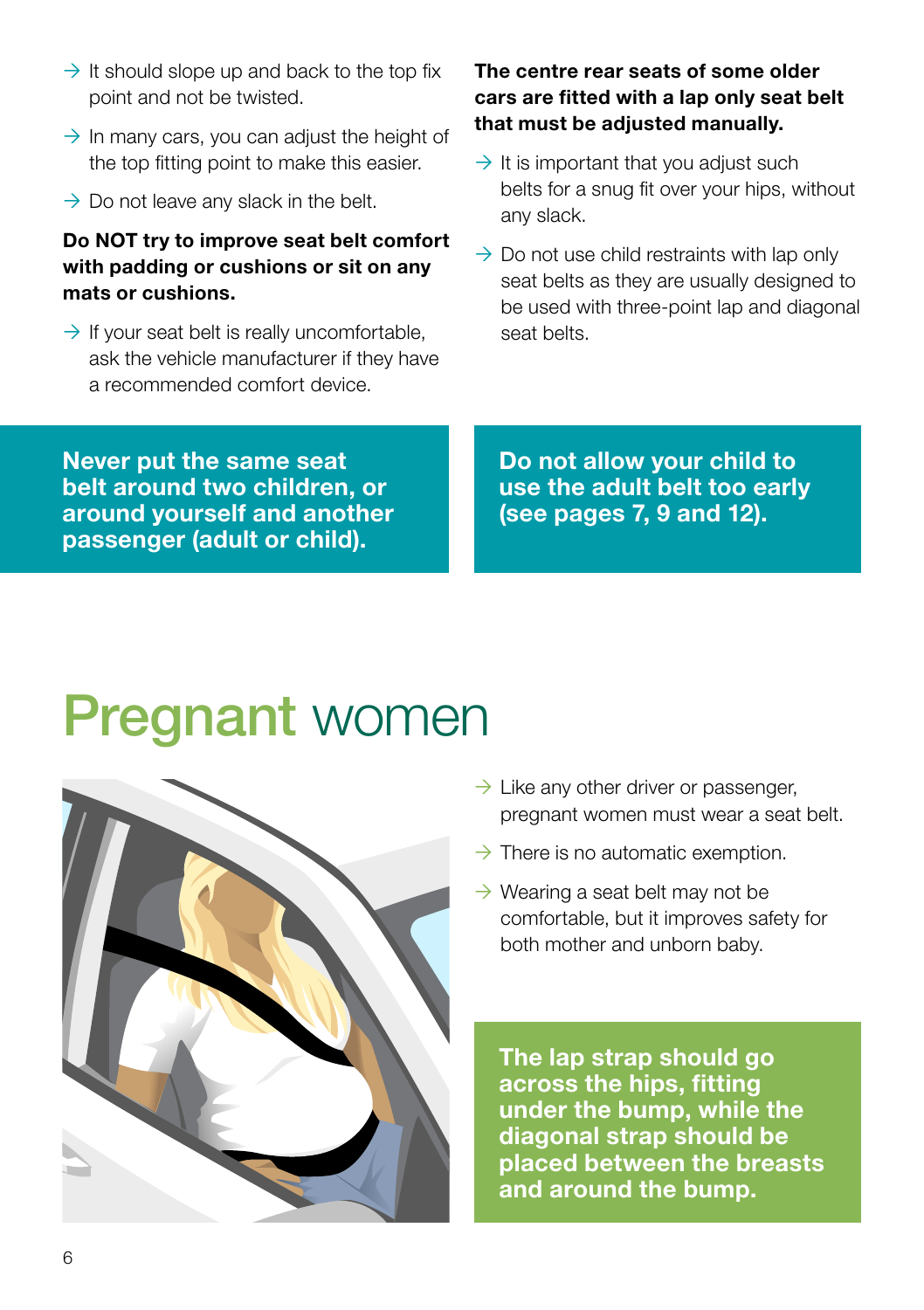# Disabled person's belts

- $\rightarrow$  Disabled drivers or passengers (adults) and children) may need to use specially adapted belts known as 'disabled person's belts'.
- $\rightarrow$  Their design may differ from the standard lap or 3-point seat belt – they are intended for use solely by disabled people.
- $\rightarrow$  Disabled children may need to use child restraints specially designed for them.
- $\rightarrow$  The law allows disabled person's belts or child restraints to be used instead of the standard seat belts and child restraints.

# **Airbags**

- $\rightarrow$  Airbag systems differ from car to car, always check and follow specific advice from the manufacturer or in the owner's handbook. This is particularly important in relation to children and frontal airbags.
- $\rightarrow$  Studies show that airbags reduce severe head injuries in accidents.



#### **Airbags are NOT substitutes for seat belts – they are designed to work with them.**

- $\rightarrow$  Given the speed and force with which an airbag inflates, it is vitally important that you always wear your seat belt AND do not sit too close to the steering wheel or dashboard.
- $\rightarrow$  The distance between the centre of the steering wheel to your breastbone should be at least 25 centimetres (10 inches).
- $\rightarrow$  It is illegal to use a rear-facing child restraint in a front seat which is protected by an active frontal airbag. Make sure you deactivate the airbag before you begin your journey.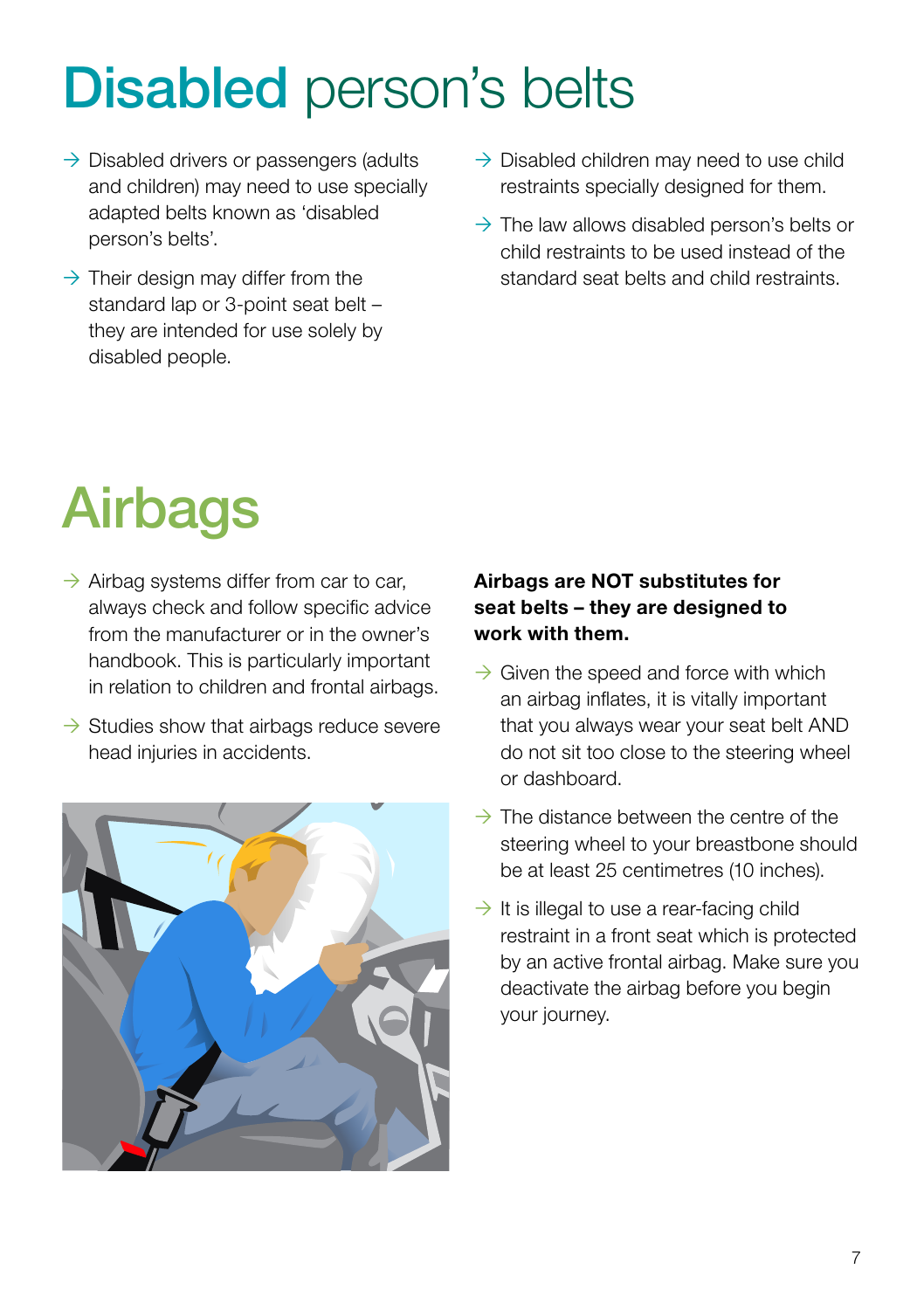# Child restraint systems

**Take time to make sure your child restraints are properly fitted every time you use them.**

- $\rightarrow$  Injuries to children can be significantly reduced by using a suitable child restraint.
- $\rightarrow$  New child restraints must conform to the standards of United Nations ECE Regulation 44 or 129.
- $\rightarrow$  There are several types of child restraints – baby seats, child seats, booster seats and booster cushions.
- $\rightarrow$  You must use the right one for each child.
- $\rightarrow$  Children must use a child seat until they are 12 years old or 135 centimetres tall, whichever comes first.
- $\rightarrow$  Children aged 12 or older, or taller than 135 centimetres, may use an adult seat belt or an appropriate child restraint, although it is safer to use a booster seat to 150 centimetres tall
- $\rightarrow$  You can choose a child restraint based on your child's height or weight.

#### **Height-based seats**

- $\rightarrow$  Child restraints should be rear-facing until your child is over 15 months old. Your child can use a forward-facing child car seat when they are over 15 months old.
- $\rightarrow$  It is safest to use a rear-facing child restraint up to at least 4 years old.
- $\rightarrow$  You must check the seat to make sure it's suitable for the height of your child.
- $\rightarrow$  To meet current safety standards. height-based child car seats should be United Nations ECE approved. These have a label showing a capital 'E' in a circle and the height range of child for which it is designed.

#### **Weight-based seats**

- $\rightarrow$  The seat your child can use (and the way they must be restrained in it) depends on their weight.
- $\rightarrow$  Child restraints should be rear-facing until your child is over 9kg in weight. Your child can use a forward-facing child car seat when they are over 9kg in weight.
- $\rightarrow$  It is safest to use a rear-facing child restraint up to at least 4 years old.
- $\rightarrow$  To meet current safety standards, weightbased child car seats should be United Nations ECE approved. These have a label showing a capital 'E' in a circle and the weight range of child for which it is designed.
- $\rightarrow$  You may be able to choose from more than one type of seat in the group for your child's weight.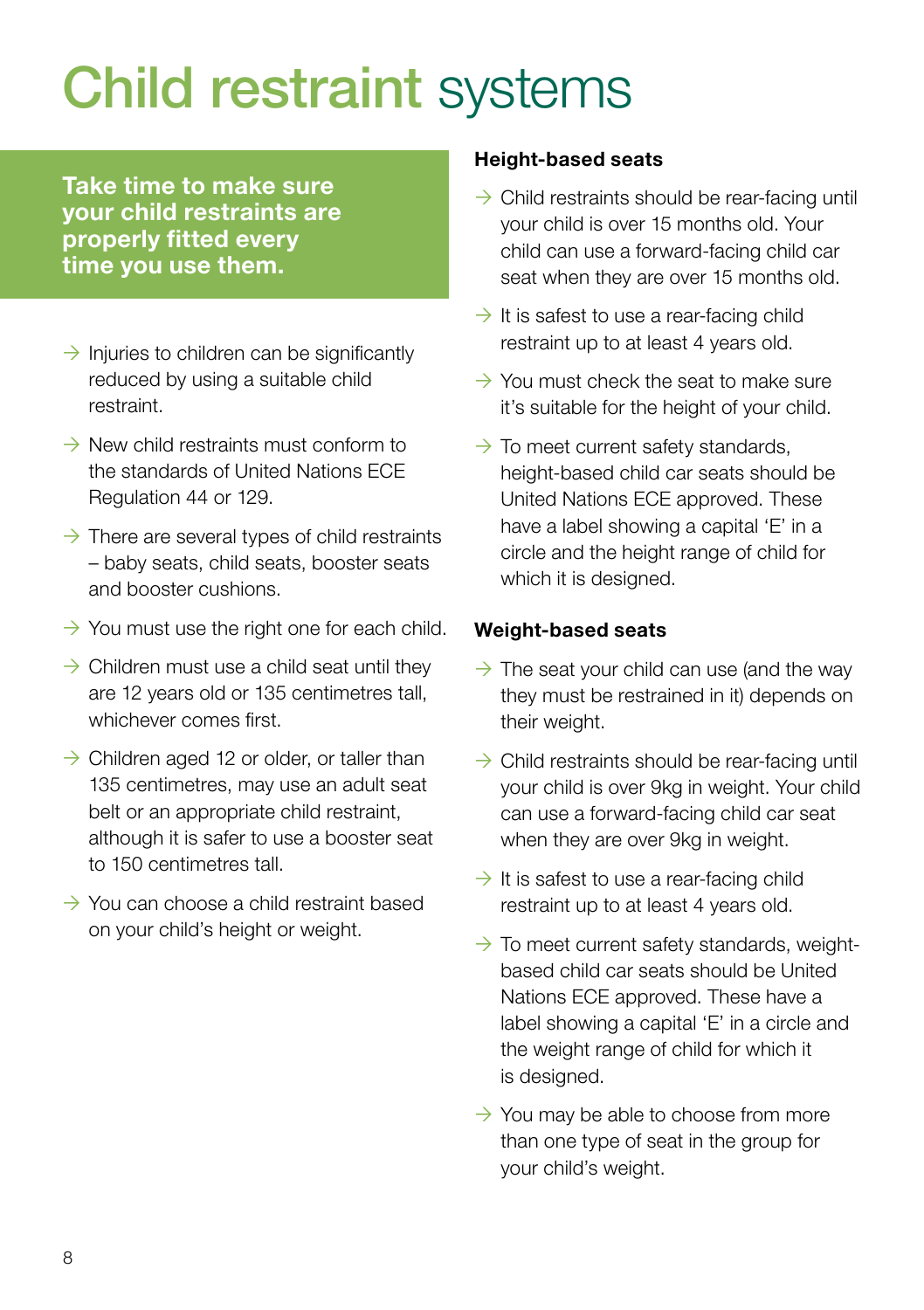| <b>Child's weight</b> | Group    | <b>Seats</b>                                                                                                                            |
|-----------------------|----------|-----------------------------------------------------------------------------------------------------------------------------------------|
| 0kg to 10kg           | $\Omega$ | Lie-flat or 'lateral' baby carrier, rear-facing baby<br>carrier, or rear-facing baby seat using a harness                               |
| 0kg to 13kg           | $0+$     | Rear-facing baby carrier or rear-facing<br>baby seat using a harness                                                                    |
| 9kg to 18kg           |          | Rear- or forward-facing baby seat using a harness or<br>safety shield                                                                   |
| 15kg to 25kg          | 2        | Rear- or forward-facing child car seat (high-<br>backed booster seat or booster cushion) using<br>a seat belt, harness or safety shield |
| 22kg to 36kg          | 3        | Rear- or forward-facing child car seat (high-<br>backed booster seat or booster cushion) using<br>a seat belt, harness or safety shield |

Manufacturers are no longer permitted to introduce new models of backless booster seats for children shorter than 125 centimetres or weighing less than 22kg. This doesn't affect existing models of seats or cushions and doesn't mean that they are unsafe, but will mean that the range of products available on the market in future will be better suited for younger children.

**Rear-facing baby seats provide very high levels of protection for young babies, but by law they must not be used where a front seat is protected by an active frontal airbag.**

#### **Buying a child restraint**

- $\rightarrow$  Before buying a child restraint, you should try it in your car to make sure it fits properly. Ask the seller for a demonstration.
- $\rightarrow$  Beware of old or second-hand restraints which may be damaged or worn out. They may not have proper fitting instructions and may not meet current safety standards.

#### **Installing a child restraint**

- $\rightarrow$  Take time to fit a child restraint in your car – do not rush it!
- $\rightarrow$  Always follow the manufacturer's instructions.
- $\rightarrow$  A properly installed restraint fits tightly into an adult seat – push your weight against it while tightening the adult seat belts.
- $\rightarrow$  The seat belt buckle should not bend around the restraint frame.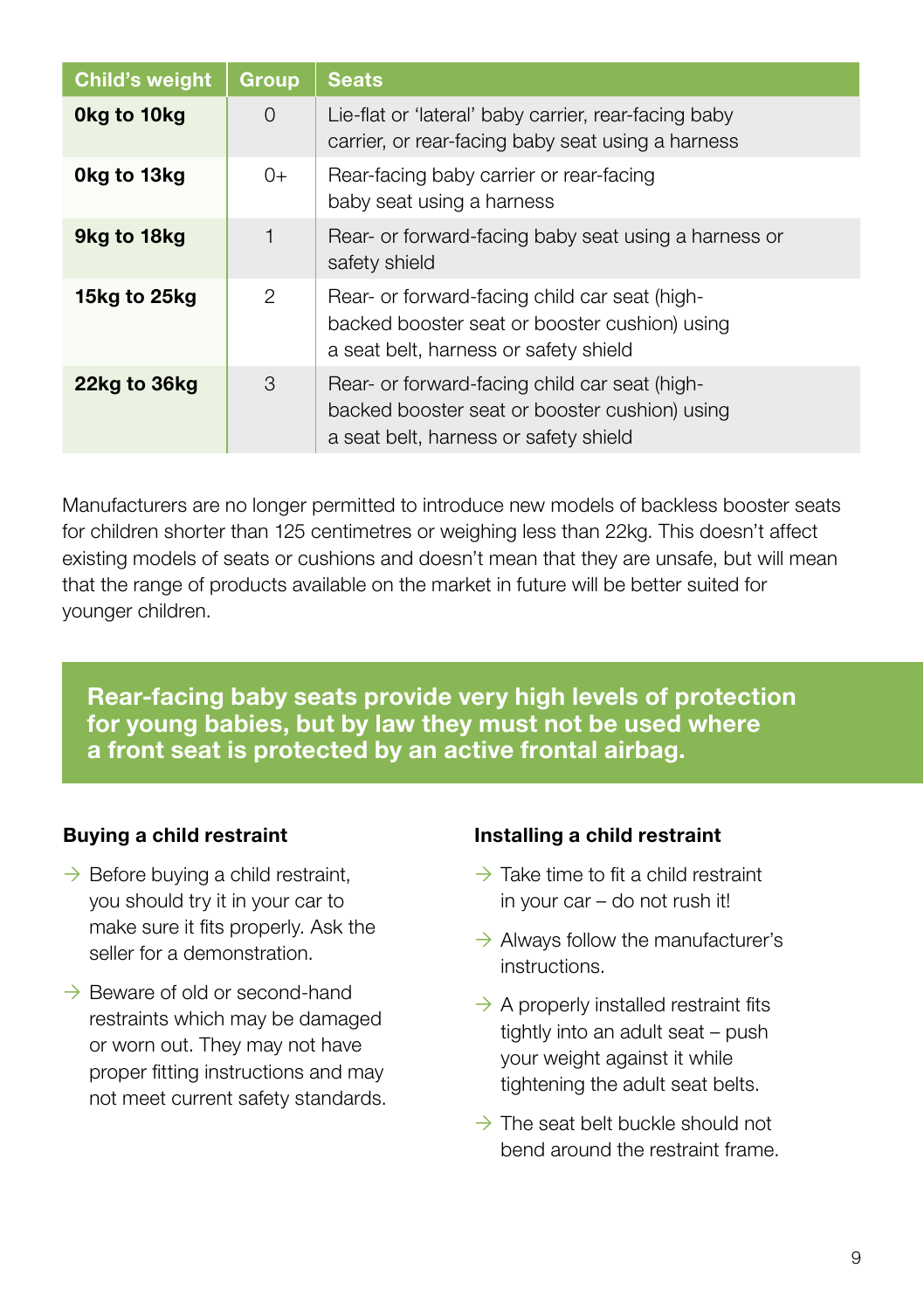#### **ISOFix attachment points**

- $\rightarrow$  Some vehicles will have ISOFix attachment points.
- $\rightarrow$  An ISOFix child restraint is installed using these and not the adult seat belt (although many can be used with adult belts).
- $\rightarrow$  Some ISOFix seats use the seat belt as a third anchorage point.
- $\rightarrow$  They are quicker and easier to install accurately and safely.
- $\rightarrow$  Always check whether a child restraint is suitable for the ISOFix points in your car – some will differ.

#### **i-Size attachment points**

- $\rightarrow$  Creates a 'Plug and Play' universal ISOFix child restraint category which provides better compatibility between the car and the child restraint system.
- $\rightarrow$  An i-Size child restraint system will fit in any i-Size ready seating position in a car (it will not be necessary to consult a vehicle fitting list).
- $\rightarrow$  Both the child restraint system and the seating position in the car can be recognised by the i-Size logo.

#### **Child restraints and adult seat belts**

- $\rightarrow$  Adult belts are best used for adults 150 centimetres or taller – the law allows children to use adult belts from 135 centimetres in height or 12 years old.
- $\rightarrow$  The law requires that children shorter than 135 centimetres in height or under 12 years old must use the correct child seat or booster.
- $\rightarrow$  A booster seat or cushion may not be popular with older children, but it puts them in the right position so that they get the maximum protection from the adult belt.
- $\rightarrow$  It is important to get the belt low across the abdomen from hip bone to hip bone and over the shoulder, away from the neck.

#### **No room for a third child car seat**

- $\rightarrow$  Children under 3 must be in a child car seat. If there's no room for a third child car seat in the back of the vehicle, the child must travel in the front seat with the correct child car seat.
- $\rightarrow$  Children aged 3 or older can sit in the back using an adult belt.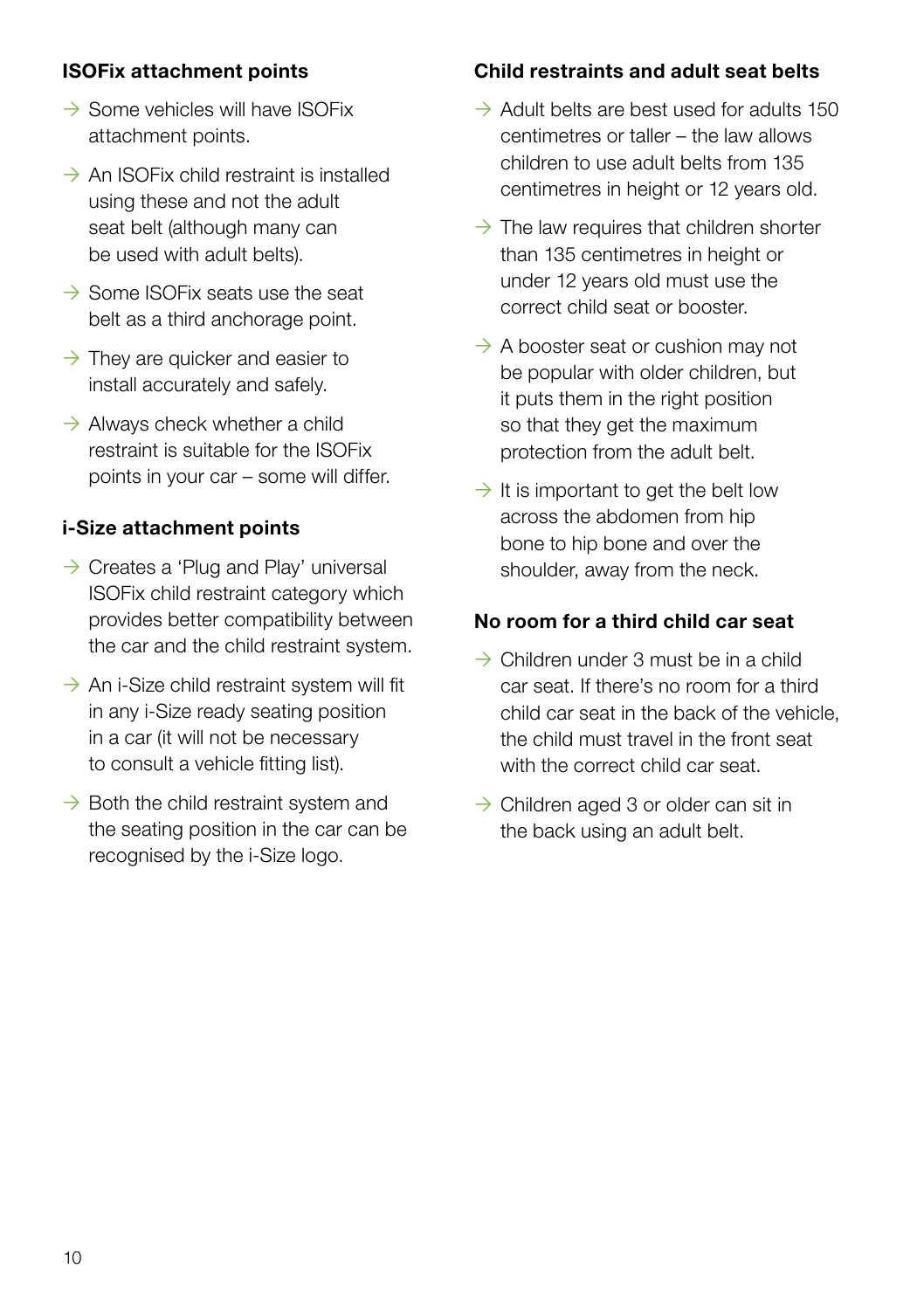# **Baby** seat

**Airbags are powerful safety devices. A rear-facing baby seat in a front seat would be hit by a frontal airbag if it deployed – and could be thrown up and towards the rear of the vehicle. This means that the baby seat and child could be completely unrestrained during a crash.**

- $\rightarrow$  The safest type of restraint available for early childhood is the child safety seat.
- $\rightarrow$  This is because the bone making process isn't complete until the age of 6 or 7 and throughout childhood a child's skull isn't as strong as that of an adult. A relatively small impact can result in significant injury.
- $\rightarrow$  A restraint system needs to limit forward head movement in a frontal impact and provide protection from intrusion in a side impact.
- $\rightarrow$  These seats can be either forwards or rearwards facing (should be rear-facing to at least 9kg or 15 months, depending on the regulation) and are fitted with an integral harness which secures the child and spreads the crash forces over a wide area.
- $\rightarrow$  They may be fitted using the adult seat belt or where appropriate by the ISOFix system.
- $\rightarrow$  These seats will last from birth to 13kgs and some up to 18kgs.
- $\rightarrow$  Some child restraints can be converted making them suitable for a broader range of child occupants.



**Note that carrycots with restraint straps do not provide the protection provided by purpose designed baby seats.** A baby seat is safer and more convenient than a carrycot, although doctors may occasionally advise the use of a carrycot – for premature or very low birth weight babies. New carrycots must comply with UNECE Regulation 44 or UNECE Regulation 129.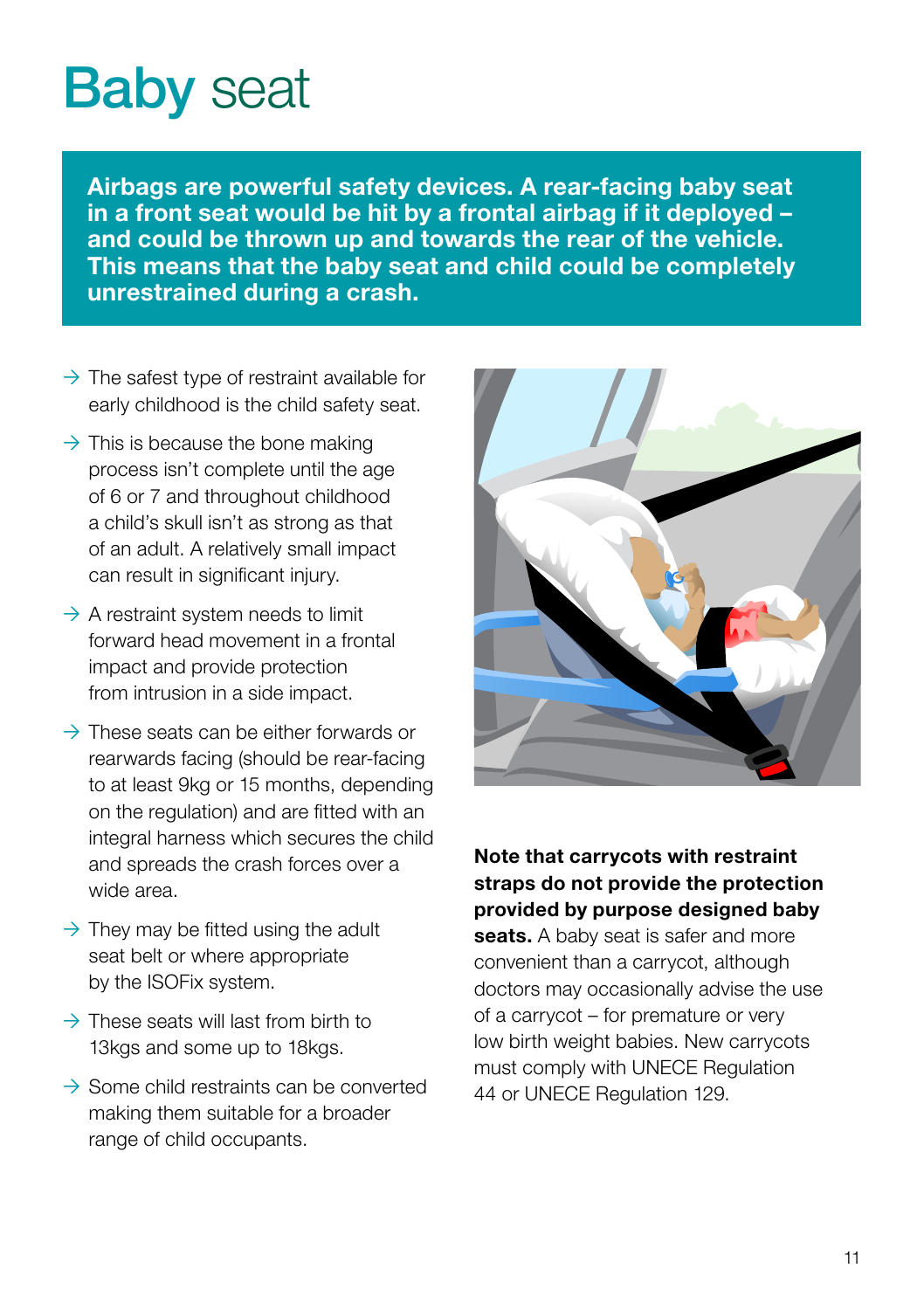# Child seat

- $\rightarrow$  A child seat is a separate seat secured either by an adult seat belt, or ISOFix attachment points.
- $\rightarrow$  The child is then restrained by the seat's own harness or safety shield, which has the advantage of being specifically designed for a child.
- $\rightarrow$  Remember to follow the manufacturer's instructions every time when fitting the child seat.
- $\rightarrow$  A child seat harness should include a 'crotch strap' which will prevent the child from sliding out feet first in an accident.
- $\rightarrow$  These seats can be either rear or forward-facing to 18kg, some to 25kg.
- $\rightarrow$  Remember it is safest to use a rear-facing seat up to at least 4 years old.

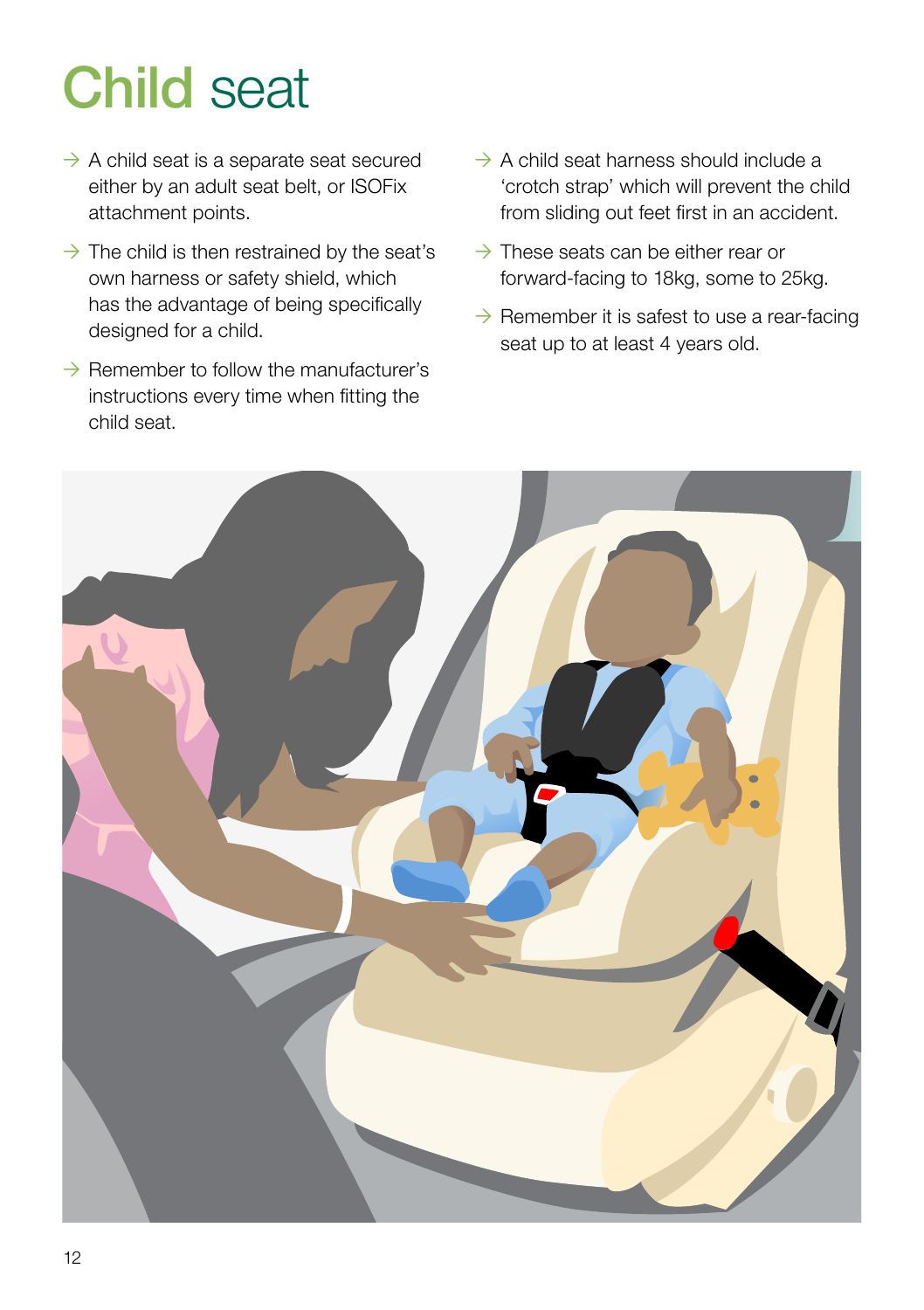### Booster seat

- $\rightarrow$  A booster seat puts a child in the right position so that an adult seat belt gives most protection.
- $\rightarrow$  Slots guide the adult seat belt around a child and must be used as instructed by the manufacturer.
- $\rightarrow$  Both the booster seat and the child are restrained by the adult seat belt.
- $\rightarrow$  Most booster seats are intended to be used with an adult diagonal and lap seat belt.
- $\rightarrow$  Some boosters do not have backs.
- $\rightarrow$  A high-backed booster will provide support for the child and will give a measure of protection from whiplash injury.
- $\rightarrow$  It is safest to use a booster seat until approximately 150 centimetres tall.



### Booster cushion



**Do not allow your child to use only the adult seat belt too early**

- $\rightarrow$  This is designed to raise a child so that the adult seat belt can be used safely.
- $\rightarrow$  It must be used as instructed by the manufacturer.
- $\rightarrow$  It is safer to use a high back booster until the child no longer needs a seat.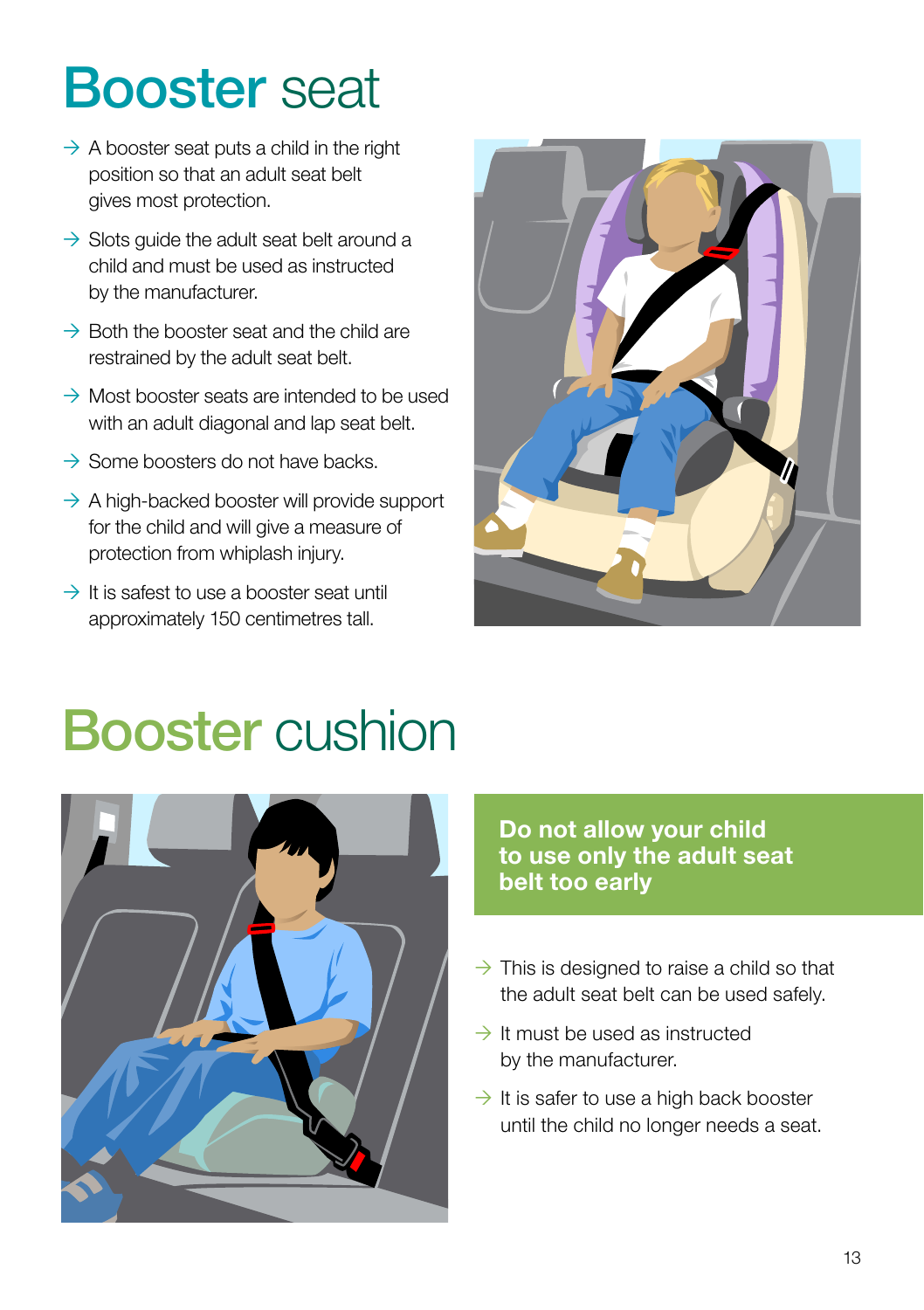### **Exemptions** from seat belt wearing

- $\rightarrow$  There is a specific exemption from wearing a seat belt on medical grounds.
- $\rightarrow$  Consult your GP if you think you should not wear a seat belt on medical grounds.
- $\rightarrow$  They will decide and, if warranted, will issue you a formal "Certificate of Exemption from Compulsory Seat Belt Wearing".
- $\rightarrow$  This must be kept in your vehicle at all times and produced if the police ask you for it. You must also inform your insurer.
- $\rightarrow$  For further information on the quidance for GPs when considering this see **[www.gov.uk/government/](http://www.gov.uk/government/publications/medical-exemptions-from-compulsory-seat-belt-wearing) [publications/medical-exemptions](http://www.gov.uk/government/publications/medical-exemptions-from-compulsory-seat-belt-wearing)[from-compulsory-seat-belt-wearing](http://www.gov.uk/government/publications/medical-exemptions-from-compulsory-seat-belt-wearing)**

 $\rightarrow$  For information on other limited exemptions from wearing a seat belt see **[www.gov.uk/seat-belts-law/when](http://www.gov.uk/seat-belts-law/when-you-dont-need-to-wear-a-seat-belt)[you-dont-need-to-wear-a-seat-belt](http://www.gov.uk/seat-belts-law/when-you-dont-need-to-wear-a-seat-belt)**

#### **Seat belt requirements in campervans**

 $\rightarrow$  For information regarding seat belt requirements in campervans see **[www.gov.uk/government/](http://www.gov.uk/government/publications/carriage-of-passengers-in-campervans/carriage-of-passengers-in-campervans) [publications/carriage-of](http://www.gov.uk/government/publications/carriage-of-passengers-in-campervans/carriage-of-passengers-in-campervans)[passengers-in-campervans/](http://www.gov.uk/government/publications/carriage-of-passengers-in-campervans/carriage-of-passengers-in-campervans) [carriage-of-passengers-in](http://www.gov.uk/government/publications/carriage-of-passengers-in-campervans/carriage-of-passengers-in-campervans)[campervans](http://www.gov.uk/government/publications/carriage-of-passengers-in-campervans/carriage-of-passengers-in-campervans)**

**[www.gov.uk/dft](https://www.gov.uk/dft)**